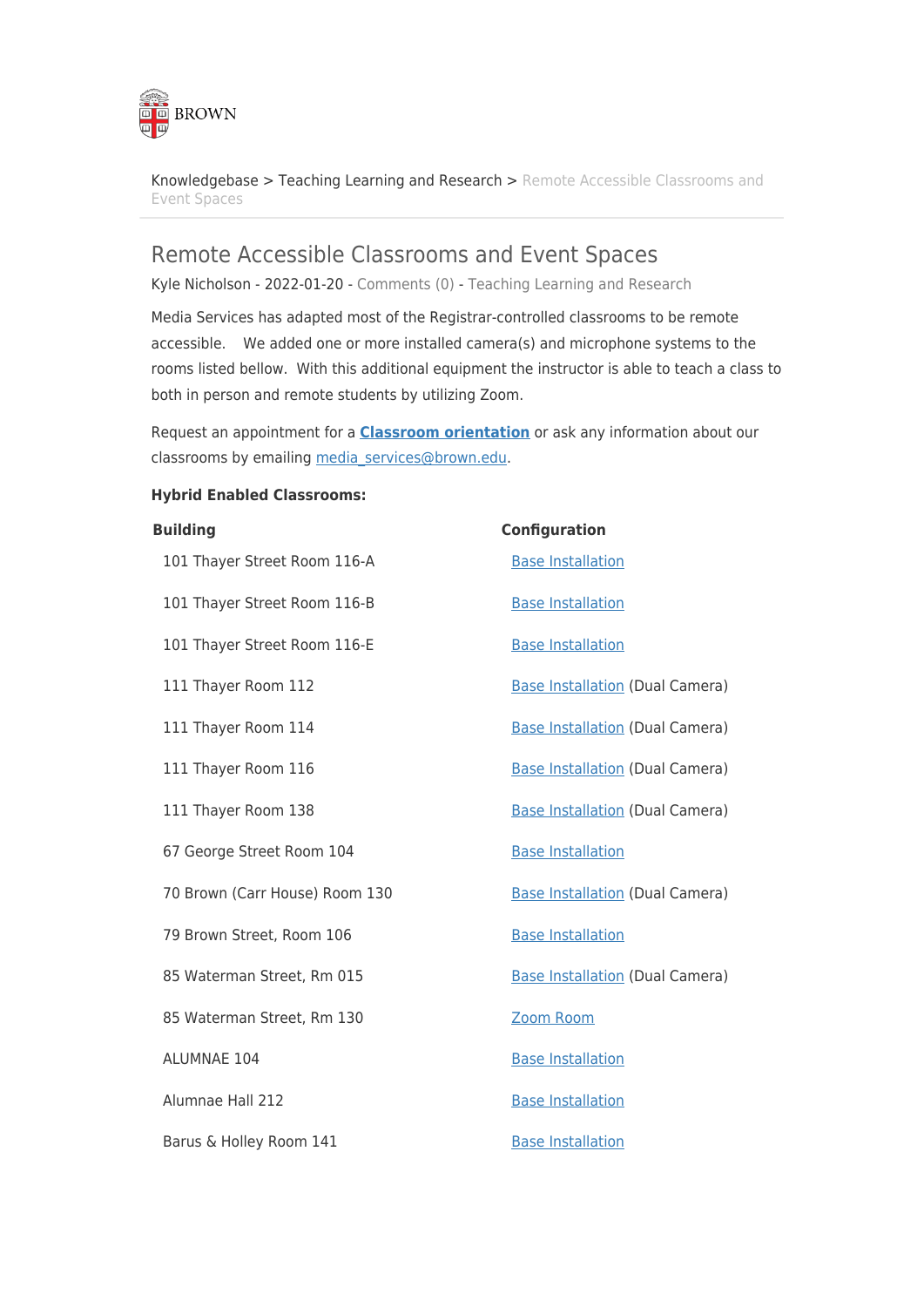# **Building Configuration**  Barus & Holley Room 153 [Base Installation](https://ithelp.brown.edu/kb/articles/hybrid-teaching-base-installation) Barus & Holley Room 155 [Base Installation](https://ithelp.brown.edu/kb/articles/hybrid-teaching-base-installation) Barus & Holley Room 157 [Base Installation](https://ithelp.brown.edu/kb/articles/hybrid-teaching-base-installation) Barus & Holley Room 158 [Base Installation](https://ithelp.brown.edu/kb/articles/hybrid-teaching-base-installation) Barus & Holley Room 159 [Base Installation](https://ithelp.brown.edu/kb/articles/hybrid-teaching-base-installation) Barus & Holley Room 160 [Base Installation](https://ithelp.brown.edu/kb/articles/hybrid-teaching-base-installation) Barus & Holley Room 161 [Base Installation](https://ithelp.brown.edu/kb/articles/hybrid-teaching-base-installation) Barus & Holley Room 163 [Base Installation](https://ithelp.brown.edu/kb/articles/hybrid-teaching-base-installation) Barus & Holley Room 165 [Base Installation](https://ithelp.brown.edu/kb/articles/hybrid-teaching-base-installation) Barus & Holley Room 166 [Zoom Room](https://ithelp.brown.edu/kb/articles/hybrid-teaching-zoom-room) Barus & Holley Room 168 [Zoom Room](https://ithelp.brown.edu/kb/articles/hybrid-teaching-zoom-room) Biomed Center Room 081 [Base Installation](https://ithelp.brown.edu/kb/articles/hybrid-teaching-base-installation) (Dual Camera) Biomed Center Room 202 [Base Installation](https://ithelp.brown.edu/kb/articles/hybrid-teaching-base-installation) (Dual Camera) Biomed Center Room 291 [Base Installation](https://ithelp.brown.edu/kb/articles/hybrid-teaching-base-installation) (Dual Camera) Biomed Center Room B13 [Base Installation](https://ithelp.brown.edu/kb/articles/hybrid-teaching-base-installation) Churchill House Room 106 [Base Installation](https://ithelp.brown.edu/kb/articles/hybrid-teaching-base-installation) CIT Building Room 165 [Zoom Room](https://ithelp.brown.edu/kb/articles/hybrid-teaching-zoom-room) CIT Building Room 227 [Base Installation](https://ithelp.brown.edu/kb/articles/hybrid-teaching-base-installation) CIT Building Room 269 [Base Installation](https://ithelp.brown.edu/kb/articles/hybrid-teaching-base-installation) Friedman Hall, Room 003 [Base Installation](https://ithelp.brown.edu/kb/articles/hybrid-teaching-base-installation) Friedman Hall, Room 101 [Base Installation](https://ithelp.brown.edu/kb/articles/hybrid-teaching-base-installation) (Dual Camera) Friedman Hall, Room 102 [Base Installation](https://ithelp.brown.edu/kb/articles/hybrid-teaching-base-installation) (Dual Camera) Friedman Hall, Room 108 [Base Installation](https://ithelp.brown.edu/kb/articles/hybrid-teaching-base-installation) (Dual Camera) Friedman Hall, Room 201 [Base Installation](https://ithelp.brown.edu/kb/articles/hybrid-teaching-base-installation) (Dual Camera) Friedman Hall, Room 202 [Base Installation](https://ithelp.brown.edu/kb/articles/hybrid-teaching-base-installation) (Dual Camera) Friedman Hall, Room 208 [Base Installation](https://ithelp.brown.edu/kb/articles/hybrid-teaching-base-installation) (Dual Camera)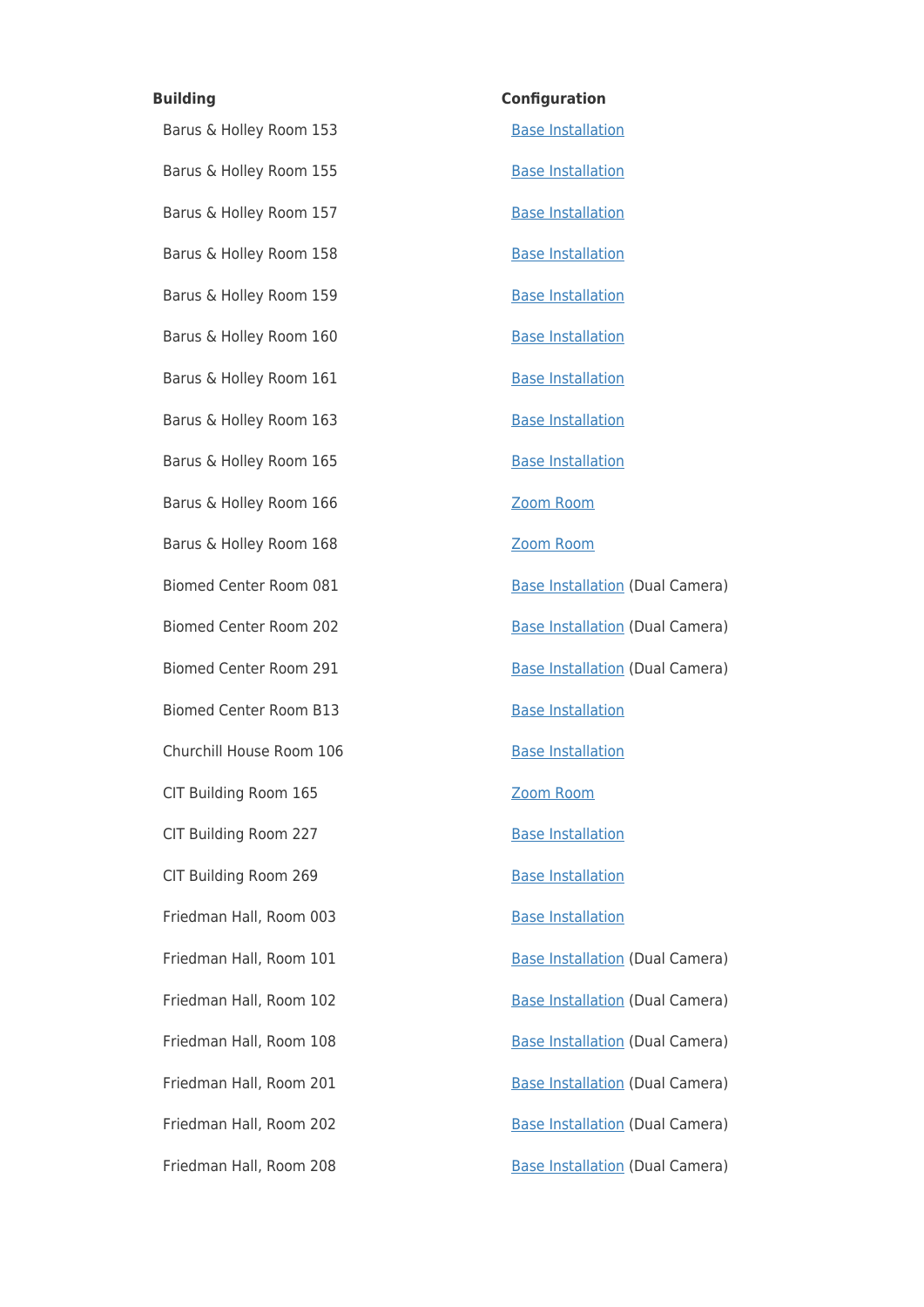Kassar House Foxboro Auditorium (125) Large Classroom (Dual Camera) Lincoln Field Building, Room 209 [Base Installation](https://ithelp.brown.edu/kb/articles/hybrid-teaching-base-installation) List Art Building Room 110 [Base Installation](https://ithelp.brown.edu/kb/articles/hybrid-teaching-base-installation) (Dual Camera) List Art Building Room 120 [Zoom Room](https://ithelp.brown.edu/kb/articles/hybrid-teaching-zoom-room) List Art Building Room 210 [Base Installation](https://ithelp.brown.edu/kb/articles/hybrid-teaching-base-installation) (Dual Camera) List Art Building Room 220 [Base Installation](https://ithelp.brown.edu/kb/articles/hybrid-teaching-base-installation) (Dual Camera) Macmillan Hall Room 115 [Base Installation](https://ithelp.brown.edu/kb/articles/hybrid-teaching-base-installation) (Dual Camera) Macmillan Hall Room 117 (Starr Auditorium) [Zoom Room](https://ithelp.brown.edu/kb/articles/hybrid-teaching-zoom-room) Metcalf Research Building, Friedman Auditorium Page-Robinson Hall 203 [Base Installation](https://ithelp.brown.edu/kb/articles/hybrid-teaching-base-installation) Page-Robinson Hall 303 [Base Installation](https://ithelp.brown.edu/kb/articles/hybrid-teaching-base-installation) Page-Robinson Hall 403 [Base Installation](https://ithelp.brown.edu/kb/articles/hybrid-teaching-base-installation) Page-Robinson Hall 503 [Base Installation](https://ithelp.brown.edu/kb/articles/hybrid-teaching-base-installation) Pembroke Hall, Room 305 Large Classroom Audio Additions Petteruti (201) The Communication of the Communication of the [Zoom Room](https://ithelp.brown.edu/kb/articles/hybrid-teaching-zoom-room) Rhode Island Hall, Room 008 [Base Installation](https://ithelp.brown.edu/kb/articles/hybrid-teaching-base-installation) Rhode Island Hall, Room 108 [Base Installation](https://ithelp.brown.edu/kb/articles/hybrid-teaching-base-installation) (Dual Camera) Rockefeller Library Room 412 [Base Installation](https://ithelp.brown.edu/kb/articles/hybrid-teaching-base-installation) S. Frank Hall Room 220 (Marcuvitz Aud) [Zoom Room](https://ithelp.brown.edu/kb/articles/hybrid-teaching-zoom-room) Salomon Center 101, De Ciccio Family Auditorium Salomon Center Room 001 [Zoom Room](https://ithelp.brown.edu/kb/articles/hybrid-teaching-zoom-room) Salomon Center Room 003 [Base Installation](https://ithelp.brown.edu/kb/articles/hybrid-teaching-base-installation) (Dual Camera) Salomon Center Room 004 [Base Installation](https://ithelp.brown.edu/kb/articles/hybrid-teaching-base-installation) Salomon Center Room 202 [Base Installation](https://ithelp.brown.edu/kb/articles/hybrid-teaching-base-installation) (Dual Camera) Salomon Center Room 203 [Base Installation](https://ithelp.brown.edu/kb/articles/hybrid-teaching-base-installation) (Dual Camera)

**Building Configuration**  [Zoom Room](https://ithelp.brown.edu/kb/articles/hybrid-teaching-zoom-room) [Zoom Room](https://ithelp.brown.edu/kb/articles/hybrid-teaching-zoom-room)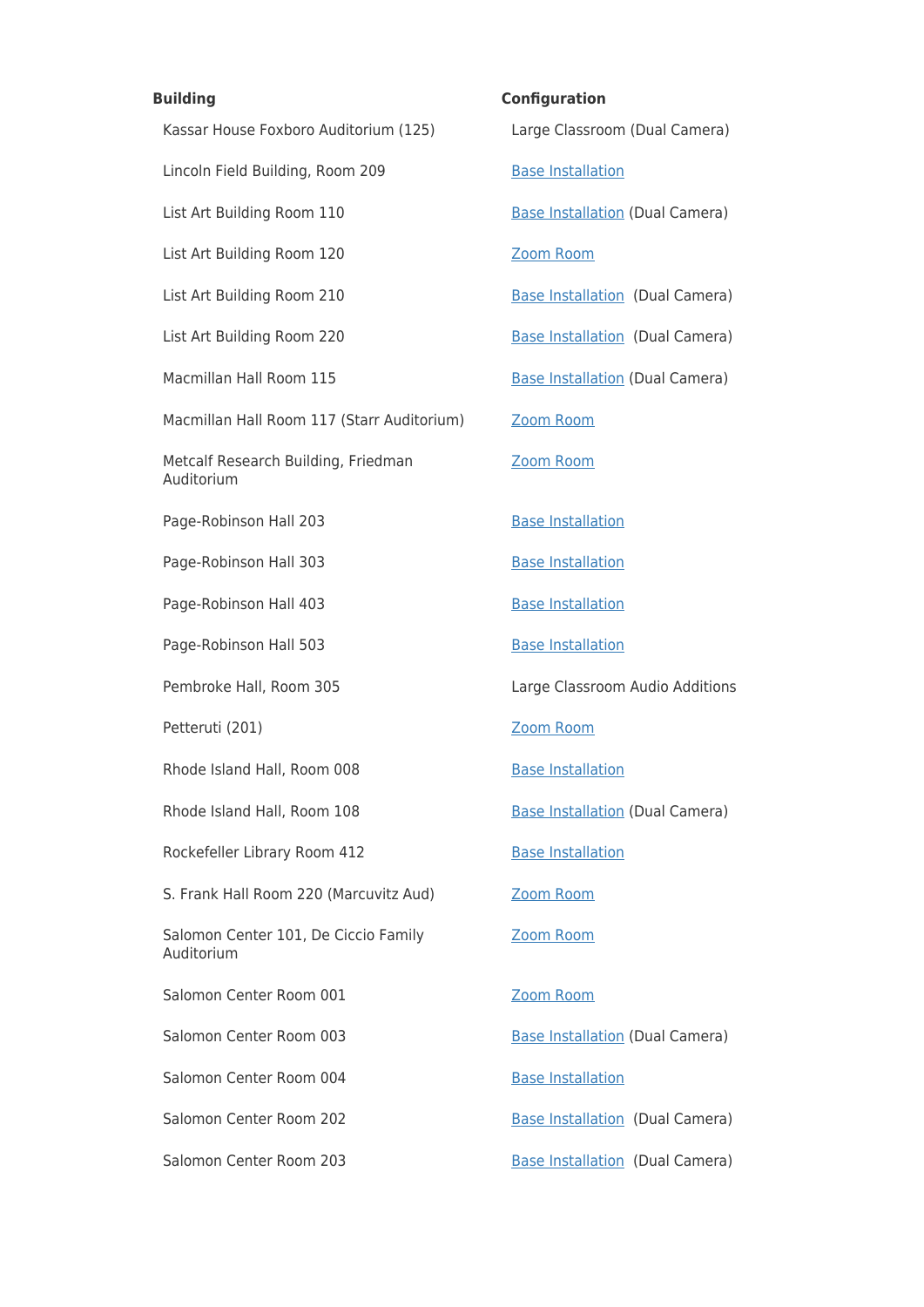| <b>Building</b>                                    | <b>Configuration</b>                   |
|----------------------------------------------------|----------------------------------------|
| Sayles Hall Room 002                               | <b>Base Installation</b>               |
| Sayles Hall Room 005                               | <b>Base Installation</b>               |
| Sayles Hall Room 012                               | <b>Base Installation</b>               |
| Sayles Hall Room 104                               | <b>Base Installation</b>               |
| Sayles Hall Room 105                               | <b>Base Installation</b>               |
| Sayles Hall Room 200                               | <b>Base Installation</b>               |
| Sayles Hall Room 204                               | <b>Base Installation</b>               |
| Sayles Hall Room 205                               | <b>Base Installation</b>               |
| Sayles Hall Room 300                               | <b>Base Installation</b>               |
| Sayles Hall Room 305                               | <b>Base Installation</b>               |
| Sayles Hall Room 306                               | <b>Base Installation</b>               |
| Smith-Buonanno Room 101                            | <b>Base Installation (Dual Camera)</b> |
| Smith-Buonanno Room 106                            | Zoom Room                              |
| Smith-Buonanno Room 201                            | <b>Base Installation (Dual Camera)</b> |
| Smith-Buonanno Room 206                            | <b>Base Installation (Dual Camera)</b> |
| Smith-Buonanno Room G01                            | <b>Base Installation (Dual Camera)</b> |
| Smith-Buonanno Room G12                            | <b>Base Installation (Dual Camera)</b> |
| Smith-Buonanno Room G13                            | <b>Base Installation</b>               |
| Smith-Buonanno Room G18                            | <b>Base Installation</b>               |
| 280 Brook Street Room 101 (Stephen Robert<br>Hall) | Zoom Room                              |
| Urban Environmental Lab, Room 106                  | <b>Base Installation</b>               |
| Watson CIT Building Room 265 (PC Lab)              | <b>Base Installation</b>               |
| Watson CIT Rm 219                                  | <b>Base Installation</b>               |

Only some of the spaces are equipped with Zoom Rooms technology.

Zoom-Room **requires no laptop**. Zoom Rooms are outfitted with Mac Mini computers